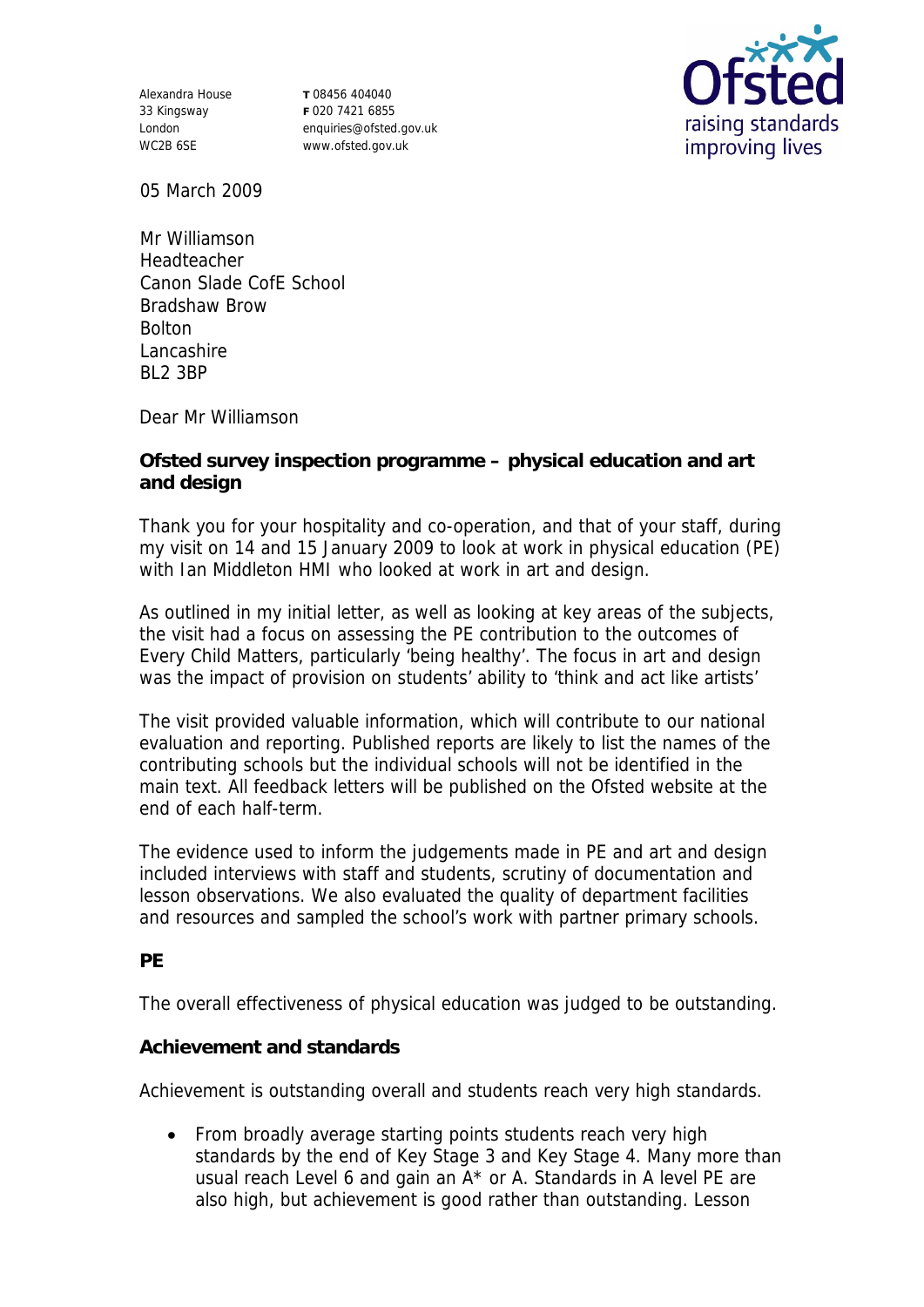observations confirm high standards and the swift progress of most students, including those with learning difficulties and/or disabilities.

- The school is renowned for its sporting prowess. For example the school reached national finals in six different activities. Students gain county and international recognition in a range of sports, some of them non-traditional, for example biathlon, rock climbing, water polo and cycling. Students' progress against the four core strands of PE is excellent.
- Students' personal development through PE is outstanding. Their behaviour and attitudes are exemplary and they relish the leadership opportunities afforded them. Large numbers participate in enrichment activities and they embody fair-minded and considerate young people.
- Students' self-esteem and confidence is boosted regularly through celebratory events and the awarding of sports colours and merits.

## **Quality of teaching and learning of PE**

Good teaching with outstanding features promotes very effective learning.

- Staff use their expertise and enthusiasm to build meaningful relationships with students, and to challenge and 'stretch' them. Lessons are well planned, focused and enjoyable. Varied learning approaches engage and deepen students' PE knowledge, skills and understanding. An emphasis on building students' confidence, critical thinking and team working skills accelerates their progress.
- Underpinning students' success is excellent staff support and guidance. Positive feedback, good use of information and communication technology and corrective intervention are commonplace. Some staff help students to 'risk take' and be creative, which enables them to go beyond what they think they are capable of. Newly qualified staff in the department have settled in well and receive high quality mentoring and guidance.
- Recording, reporting and assessment practice is coherent and comprehensive. Parents receive useful feedback about their children's progress, attitude and effort. Regular target setting, appraisal, peer and self-assessment leave students in no doubt about how well they are progressing and how they can improve further.

## **Quality of the curriculum**

The quality of the curriculum is good.

- Core PE provision is broad and balanced, exposing students to all six National Curriculum activity areas during their time in the school. Students can opt for GCSE PE and A level PE. In addition they can gain leadership, coaching and officiating awards. Students also visit an outdoor adventure centre. There is a sixth form PE afternoon, but it is set against other lessons, so not all students can take advantage of it.
- The curriculum is matched to students needs following evaluation of base line tests of their core PE skills on entry to the school. An innovative 'Cyber coach' scheme has been introduced, which aids coordination and agility, and which students can use independently.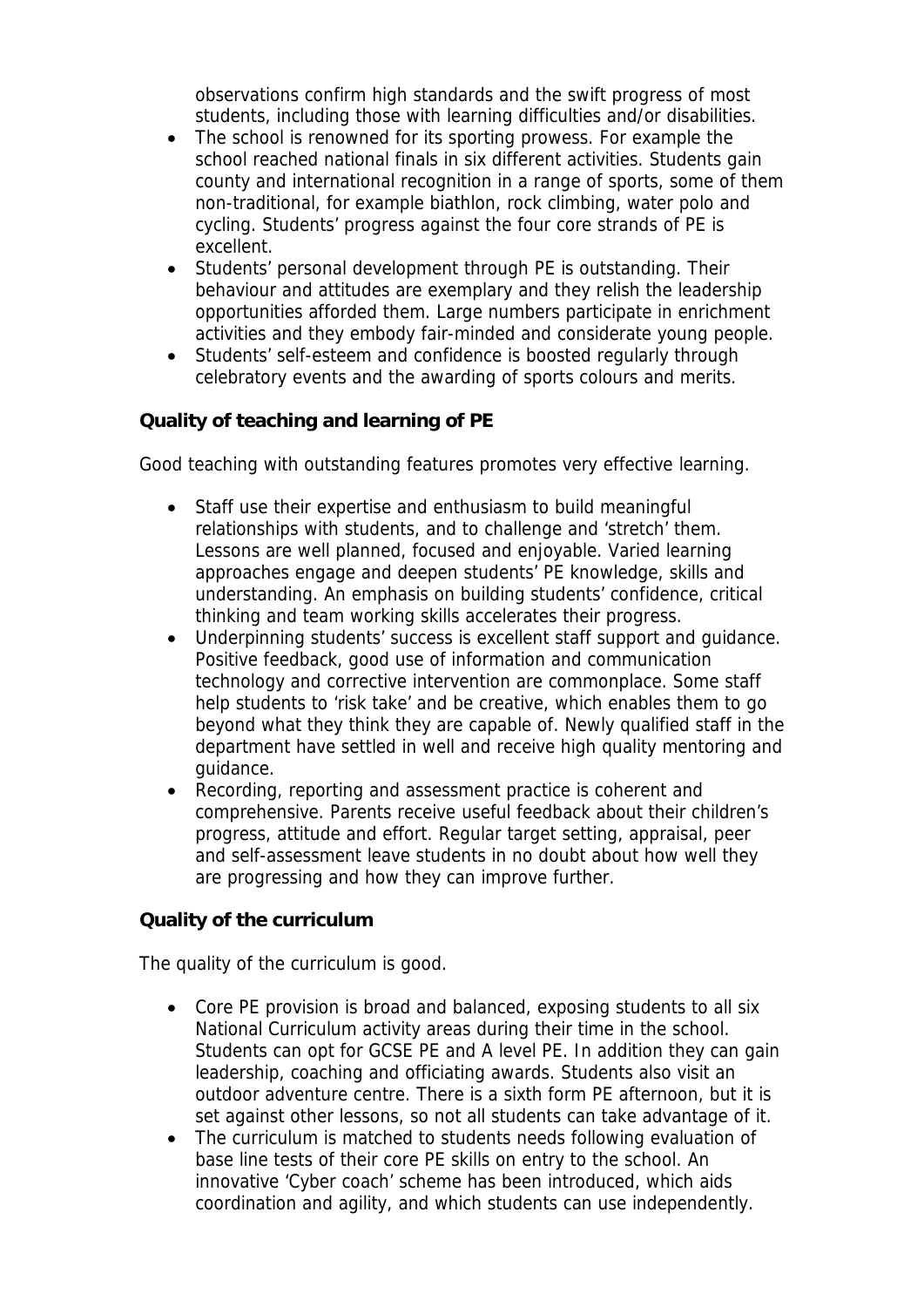- Students profit from an extensive and inclusive extra-curricular programme, which offers many and varied opportunities. The school sports coordinator has made good PE links with other schools and I observed a group of Year 10 sports leaders working very well with primary school pupils. School-to-club links are strong and provide students with many progression routes. Several students train for PE related careers each year.
- Units of work were recently extended to promote better continuity and progression in students' learning, while aspects of provision personify creativity including rhythmic gymnastics and synchronised swimming. A good range of PE facilities supports high quality curriculum delivery.
- The department does not offer alternate vocational qualification routes such as BTEC Sport. Opportunities are missed to mentor their numerous elite performers through schemes like the JAE programme and to fast track the most able students into early GCSE and A level study.

**Leadership and management of PE**

The quality of leadership and management is outstanding.

- PE enjoys a very high profile in the school and beyond. The shrewd and devoted head of department, ably supported by the head of girls' PE, has strategically moulded a team of high calibre PE professionals with complementary skills, who share a common ethos and work together exceptionally well. Student outcomes are superb because of skilfull management that focuses on promoting excellence, enjoyment and a 'passion' for sport. They are supported well by you.
- The department runs like clockwork, with clear systems and structures that guide staff and students very well. Planning is sound and schemes of work have been adapted in line with the requirements of the new Key Stage 3 PE curriculum. Rigorous appraisal and quality assurance ensure there is an accurate view of strengths and weaknesses. Scrutiny of the PE self-evaluation and action plans show key leaders' sound grasp of PE pedagogy. While regular training keeps staff up to date with current thinking in the subject.
- Resources are deployed well and facilities managed effectively to assure value for money. There is good capacity to improve further.

**Subject issue - PE contribution to the outcomes of Every Child Matters (ECM), particularly 'being healthy'**

- PE makes a good contribution to ECM outcomes and students epitomise 'healthy bodies and healthy minds'. Students 'love' PE, participate regularly and achieve highly. There are also specific clubs aimed at those needing to improve their fitness levels. Students immerse themselves in PE by playing in school teams and acting as sports leaders and organisers. Some gain sport related work experience.
- Students know how to act responsibly and stay safe during PE and develop a number of key skills such as team working, leadership and the ability to analyse and improve their own and others' performance.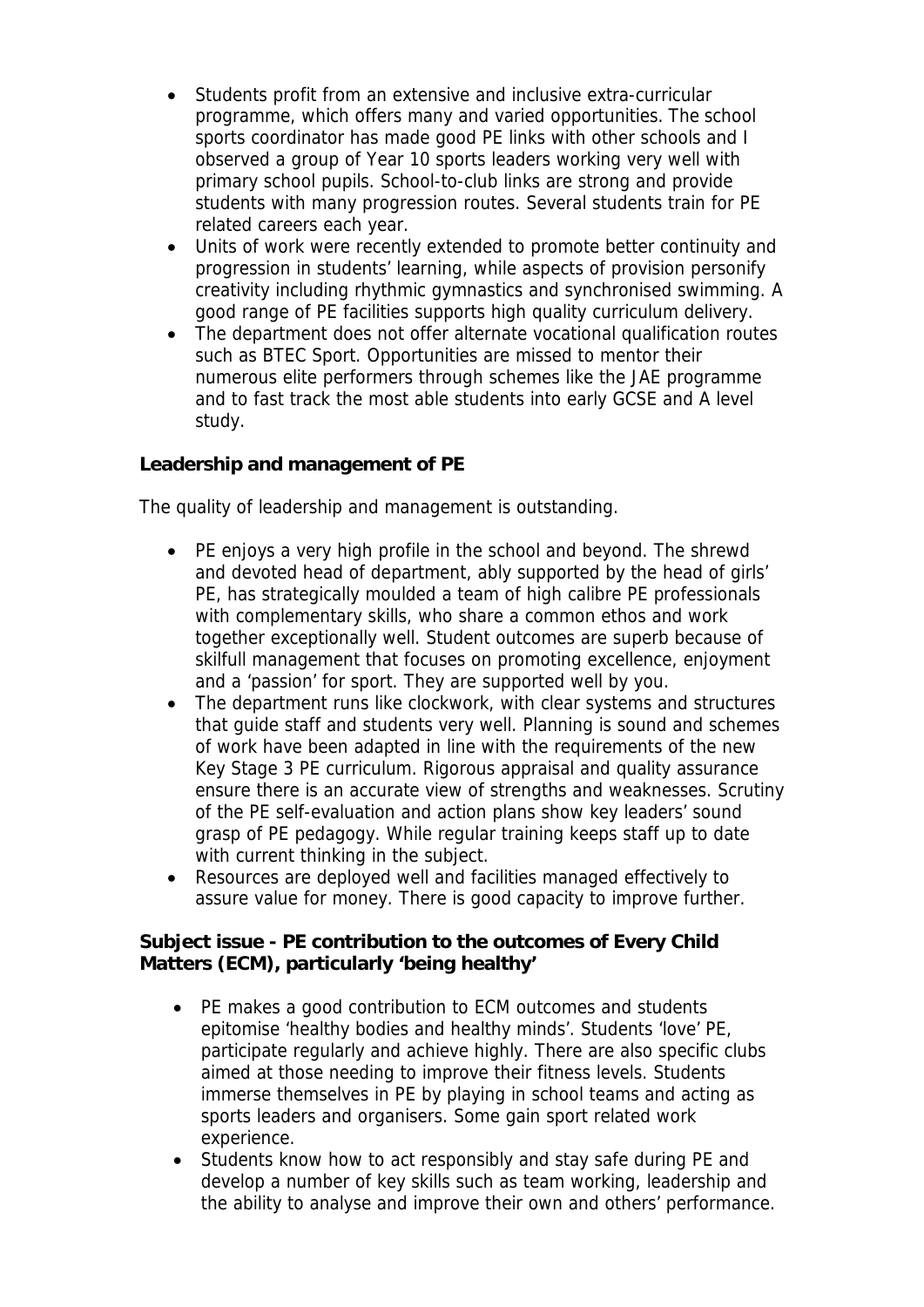**Areas for improvement, which we discussed, included:**

- exploring alternate qualification routes such as vocational options
- enabling more sixth form students to benefit from enrichment activities
- mentoring elite performers and fast tracking the most able.

## **Art and design**

The overall effectiveness of art and design was judged to be good with outstanding features.

## **Achievement and standards**

Achievement and standards are good overall. Standards achieved in the GCSE are outstanding.

- Students are above average overall on entry to the school, but baseline assessment in the subject indicates that students have wide ranging ability and experience of art, craft and design. Boys and girls achieve good standards in a range of 2 and 3 dimensional media. Pattern and design are strengths. Their use of digital media is underdeveloped.
- In Years 7 to 9 students use their sketchbooks to record and present a wide range of ideas, observations and research. Sketchbooks also show that students are able to evaluate their work thoughtfully in order to refine their skills. In some projects students use their critical skills analytically to compare, contrast and interpret other artists' work.
- An above average proportion of boys and girls continue into Years 10 and 11. Students, including those with learning difficulties and disabilities, make good progress. Outstanding GCSE results are attained, all students achieving the higher A\*-C grades in 2008.
- Across a range of media including ceramics, textiles, graphics and fine art, students develop a good level of technical skill, express imaginative ideas and abstract design particularly well. Lively and colourful work evolves from well researched themes and knowledge of contemporary artists, craftworkers and designers. Digital media remains underused.
- AS and A-level grades indicate that the relatively small proportion of students who continue with art and design make satisfactory progress. However, students advance the personalisation of their work, often tackling unfamiliar techniques and making more independent connections between their own work and that of other artists, craftworkers and designers.
- Students enjoy their art and design lessons in all years. The vast majority show a high level of commitment by concentrating in lessons and by preparing or following up lessons. Boys and girls are attentive, observant, contribute thoughtfully when questioned and sensitively when discussing the work of other students. Behaviour is excellent.
- Students respect teachers' knowledge of the subject and proven track record. However, not all students develop the confidence to pursue a personal line of enquiry, initiate questions, ideas or experiments, or make connections to the work of others independently at this level. These methods prove challenging for students continuing post-16.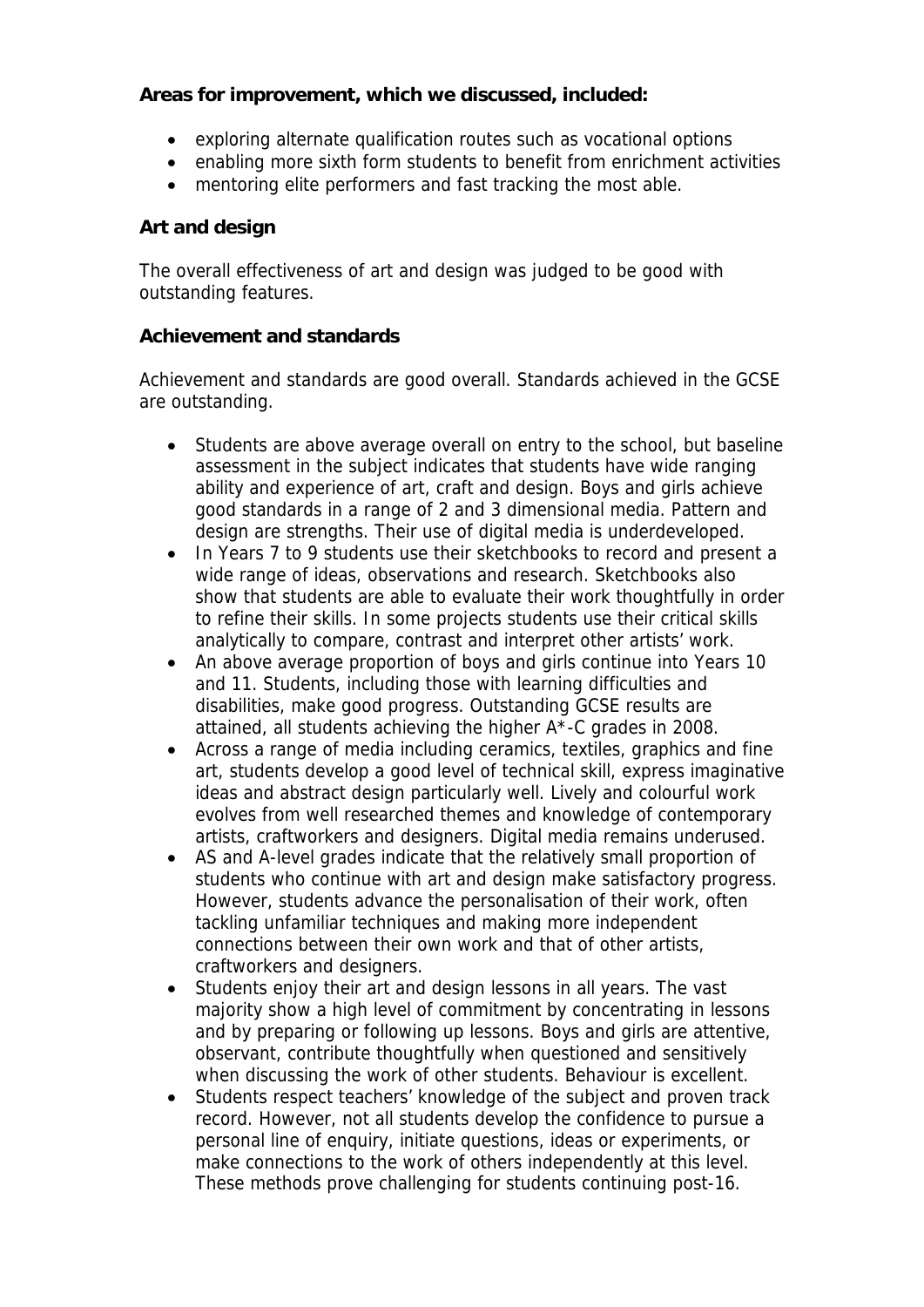**Quality of teaching and learning in art and design**

Teaching and learning in art and design are good. Some is outstanding.

- The teaching team provides students with a varied but consistently good experience of different two and three-dimensional media. Students in all key stages benefit from more than one teacher during their course which enables staff to work to the specialist strengths in which they were trained.
- Teachers build good relationships with their students. Boys and girls look forward to the well prepared lessons that stimulate their curiosity, provide plenty of opportunities for practical activity, contain clear guidance about skill development but which also reveal teachers' sense of humour and continuing passion for their subject.
- In most lessons the teachers' preparation models the expectations made of the students. For example, collections of materials, organisation and maintenance of equipment, creatively presented theme boards, all direct students to working practices they follow well. Some students admitted to feeling exposed by lessons that challenged their routines, for example in a lesson introducing experimental approaches to drawing, but which nevertheless promoted creativity.
- Teachers use demonstration effectively to make high expectations explicit. The involvement of students in demonstration is underdeveloped. Nevertheless, their work in progress is shared effectively and timed to enable students to act on what they have learned. Students are taught how to maintain equipment, care for materials, and use technical terms, all observed in a ceramics lesson.
- Whilst learning through first hand experience by visiting a gallery or working with a practising artist, is underdeveloped, teachers use information and computer technology (ICT) effectively to make links between art created in school and the outside world. For example, explaining the meaning of anthropomorphosis, students were shown a diverse range of examples used in commercial art at different times.
- Key to the liveliness of the teaching is the way in which the teaching team are all involved in initial teacher education (ITE). Although not formally documented in monitoring records, teachers continually question their own methods and effectiveness. Projects are frequently refreshed and their interest, for example in unfamiliar artists, palpable.
- Assessments are used frequently to monitor students' progress and focus support in lessons. The best planning shows how different activities and strategies are used to meet individual needs, but differentiation by task is an area of inconsistency. Support staff are well deployed in lessons and assist students effectively.

**Quality of the curriculum in art and design** 

The curriculum in art and design is good.

• References to the work of contemporary artists, craftworkers and designers throughout the department are a significant strength of the curriculum, promoting creative use of materials and meaningful work. However, whilst gallery visits and artists in residence do take place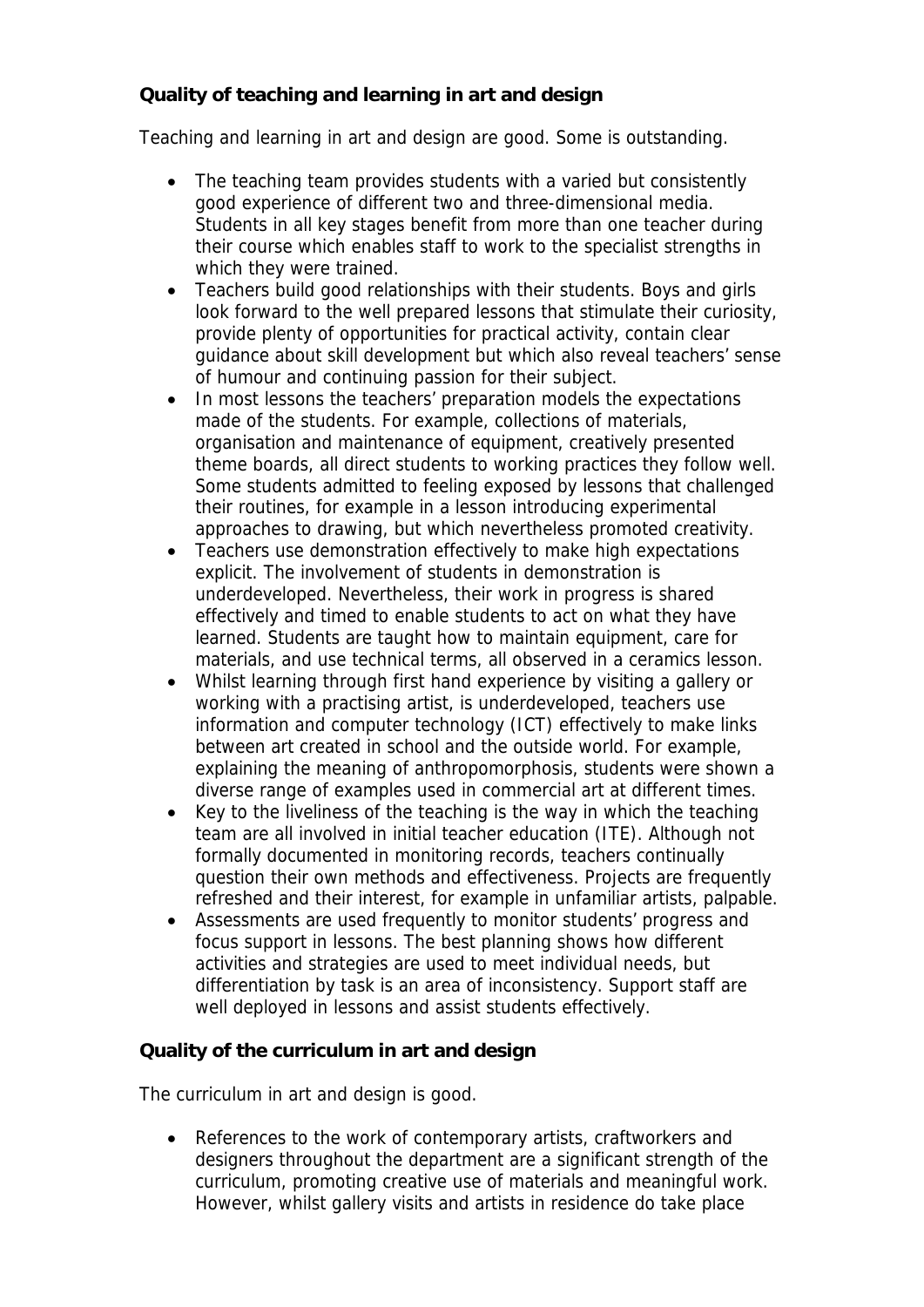their strategic use, for example to deepen, question or consolidate students' understanding of particular concepts, could be strengthened.

- Specialist teachers, each with a secure understanding of progression in their area of expertise, provide good opportunities for students to develop and refine their skills within each material area. However, the level of challenge, for example in using critical skills to analyse and interpret different artists' work, varies within and between courses.
- Exemplary units of work skilfully juxtapose contrasting examples of work by different artists, craftworkers and designers. For example, traditional Arabic calligraphy contrasted with the contemporary paintings of Sadiq Toma, or stylisation of a 'Rupert' annual contrasted with 'Sonic' designed for computer games a generation later.
- The curriculum model developed by the department, whereby students encounter different aspects of art, craft and design in all key stages, is effective in providing a good quality and range of experiences that interests different learners. Opportunities to specialise do exist although decisions about the choice of media areas to pursue at GCSE are not always based on students' preferences or performance. They nevertheless do well at GCSE but in the sixth form sometimes start with basic skills in their preferred media.
- Good links exist with local colleges enabling students to progress onto further and higher education courses with good knowledge of the opportunities and expectations involved in specialisation. Several students pursue art and design related careers each year. Whilst there are limited links with the creative industries, an enterprise initiative, a glass workshop with gifted and talented pupils, and introduction of the Creative and Media Diploma later in the year, are good developments.
- Project themes are successful in tapping into, as well as developing, students' interests. Some projects also explore students' feelings and beliefs, for example related to the Christian ethos of the school and the purpose and meaning represented by imagery or artefacts inspired by different religions worldwide. However, students' later projects do not always show how students' reflective qualities build on the success of such projects in Key Stage 3 or link to their whole school journals.

**Leadership and management of art and design**

The leadership and management of art and design are good.

- Effective teaching is the clear and consistent departmental mission, achieved through a collegiate approach in which all staff make a distinctive contribution. However, self-evaluation is also well-informed by involvement in the subject beyond school. For example, work with tutors and trainees through sustained partnerships with Manchester Metropolitan University also add to the enrichment and challenge.
- Assessment and progress tracking is coherent and effective across the department. Whole school systems are adapted well to serve learners' needs in the subject. For example, the department's baseline assessment, designed to evaluate students' subject knowledge and skills following transfer from an unusually large number of schools.
- The subject leader has successfully built a team of staff with complementary skills. Expectations of all who teach and learn in the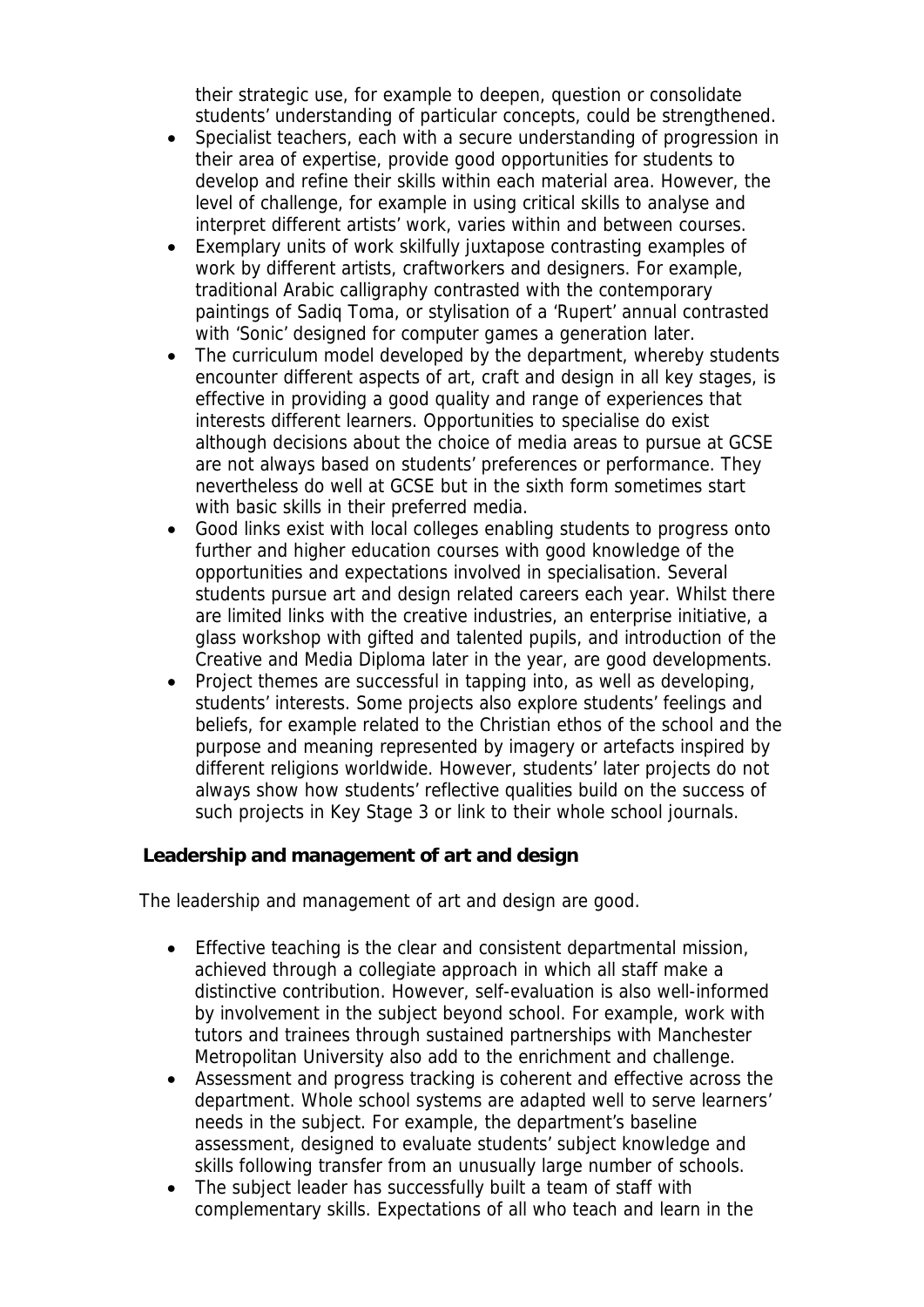department are high, evident in the choice and presence of display throughout the department. There are pockets of public exhibition, for example in the local hospital, showcases of 3D work around school, an exhibition in the Millennium Chapel, but parents would welcome more.

- Written documentation does not generally do justice to the strong sense of purpose and principles pervading the department. Whilst this does not detract from the effectiveness of the teaching it does result in a basic form of improvement planning which does not communicate clearly enough strategies to improve underdeveloped areas such as ICT. Subject self-evaluation is however a developing strength.
- The management of groups and individuals within the department contributes to the good achievement. The strategy to enable all students to work with more than one teacher during all courses is well judged. The students also value the department's culture of welcoming them to discuss and continue work between lessons and after school.

**Subject issue - The impact of provision on students' ability to 'think and act like artists'** 

This is good.

- Changes to the Key Stage 3 curriculum are at an early stage of implementation. The strong use of contemporary examples makes the department well placed to respond to the new challenges. However, the assessment scheme requires updating in order to track and promote students' success in reaching or exceeding the new levels.
- Some lessons are highly effective in taking students into the mindset of artists. For example, a recoding of an interview with the artist Stephen Wiltshire captivated the students, following an introduction about his work produced when he was a similar age to the students themselves.
- Working routines are particularly successful in enabling students to learn how to 'think and act like artists' when they are given opportunities to recognise the artist in the teacher, for example through sharing their own work. Entrepreneurial projects are also effective in teaching students how the subject contributes to their future economic well being or that of others in the community.

**Areas for improvement, which we discussed, included:**

- increase opportunities and quidance to promote more first hand experience of the work of artists, craftworkers and designers
- ensure that improvement planning communicates clearly to senior staff and governors the strategies to build on the department's success
- challenge students to develop and apply their independence, initiative, confidence and creativity through and in art, craft and design.